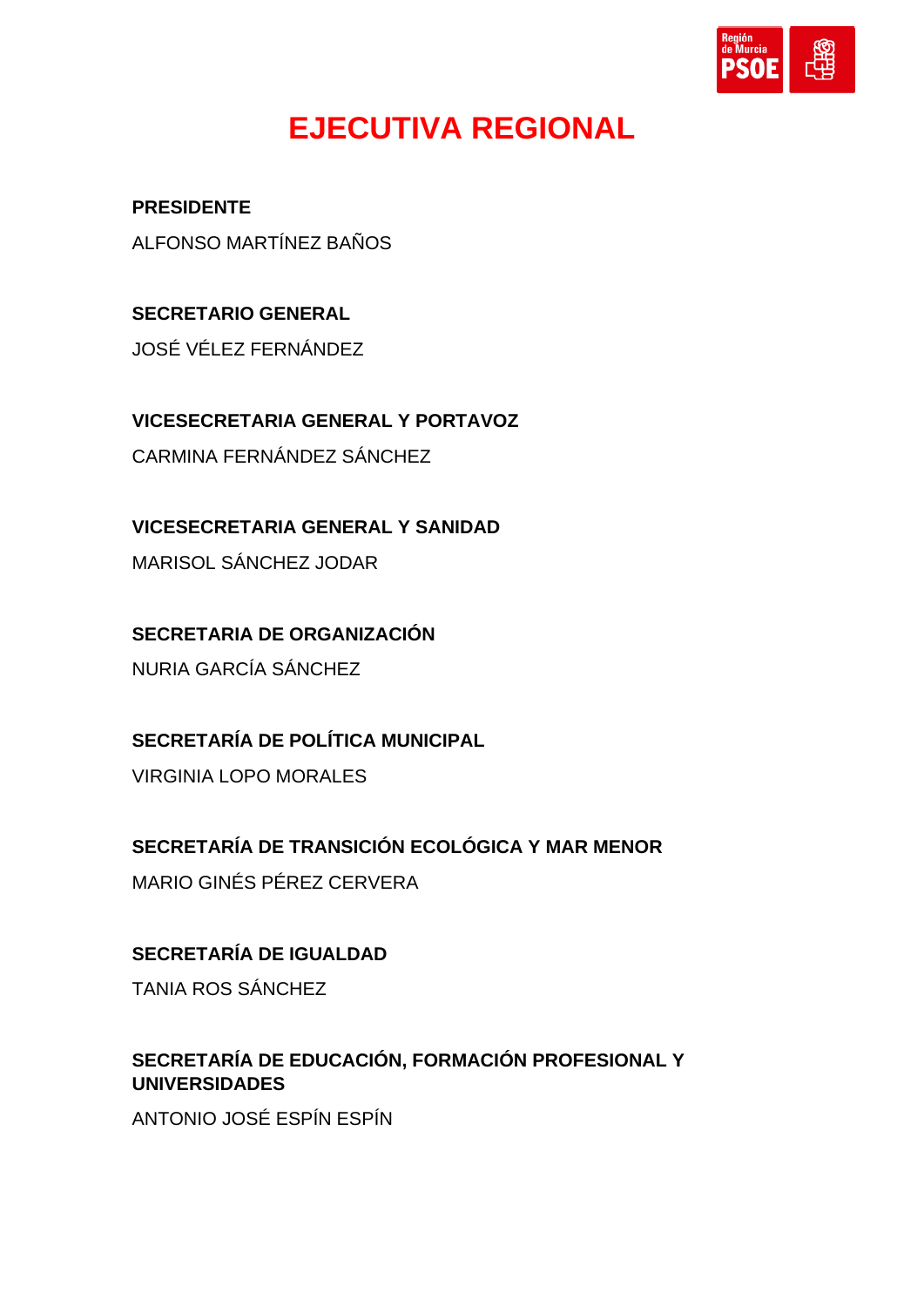

#### **SECRETARÍA DE SERVICIOS SOCIALES**

TOÑI ABENZA CAMPUZANO

#### **SECRETARÍA DE JUSTICIA, RELACIONES INSTITUCIONALES Y FUNCIÓN PÚBLICA**

ANDRÉS GUERRERO MARTÍNEZ

### **SECRETARÍA DE ESTRATEGIA Y ACCIÓN ELECCIÓN ELECTORAL**

Mª JESÚS LÓPEZ MORENO

#### **SECRETARÍA DE LGTBI**

FULGENCIO SOTO SUAREZ

**SECRETARÍA DE TRANSPORTES E INFRAESTRUCTURAS**

JOSÉ LUIS RUIZ GUILLÉN

#### **SECRETARÍA DE AGRICULTURA, GANADERÍA Y PESCA**

FERNANDO MORENO GARCÍA

## **SECRETARÍA DE TRANSPARENCIA Y REGENERACIÓN DEMOCRÁTICA**

JUAN ANDRÉS TORRES ESCARABAJAL

## **SECRETARÍA DE CULTURA Y PATRIMONIO**

SOLEDAD NORTES NAVARRO

## **SECRETARÍA DE DEPORTES** JAVIER CAMPILLO SÁNCHEZ

**SECRETARÍA DE ESTUDIOS, PROGRAMAS Y MEMORIA HISTÓRICA** DOLORES JARA ANDÚJAR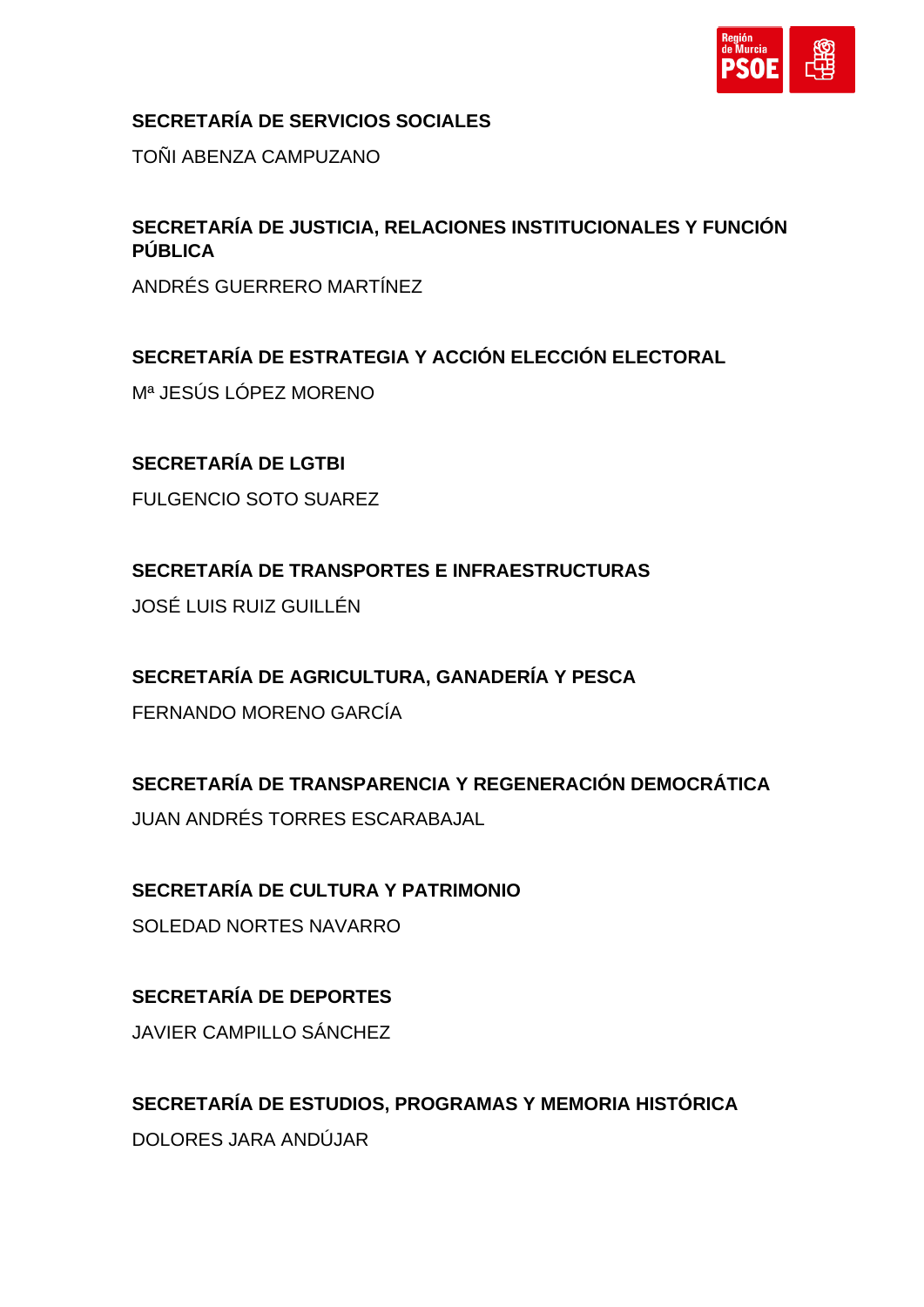

**SECRETARÍA AGUA** FERNANDO JOSÉ LÓPEZ PALACIOS

**SECRETARÍA DE EMPLEO Y DERECHOS LABORALES**

ANTONIO HUERTAS DÍAZ

## **SECRETARÍA DE ECONOMÍA SOCIAL Y TRABAJO AUTÓNOMO**

ANDREA PEÑARANDA SÁNCHEZ

## **SECRETARÍA DE INDUSTRIA Y PUERTOS**

DAVID GARCÍA GÓMEZ

**SECRETARÍA DE TRANSFORMACIÓN DIGITAL**

ANTONIO ANTIÑOLO NAVAS

**SECRETARÍA DE FORMACIÓN Y ADJUNTO A EDUCACIÓN, FP Y UNIVERSIDADES**

HECTOR MARTÍNEZ GARCÍA

### **SECRETARÍA DE COORDINACIÓN TERRITORIAL**

YOLANDA ZAPATA ABELLÁN

#### **SECRETARÍA DE PLATAFORMAS Y MOVIMIENTOS SOCIALES**

PEDRO LÓPEZ HERNÁNDEZ

### **SECRETARÍA DE VIVIENDA**

Mª JOSÉ SORIA MARTÍNEZ

### **SECRETARÍA DE TURISMO**

LETICIA EGEA MARTÍNEZ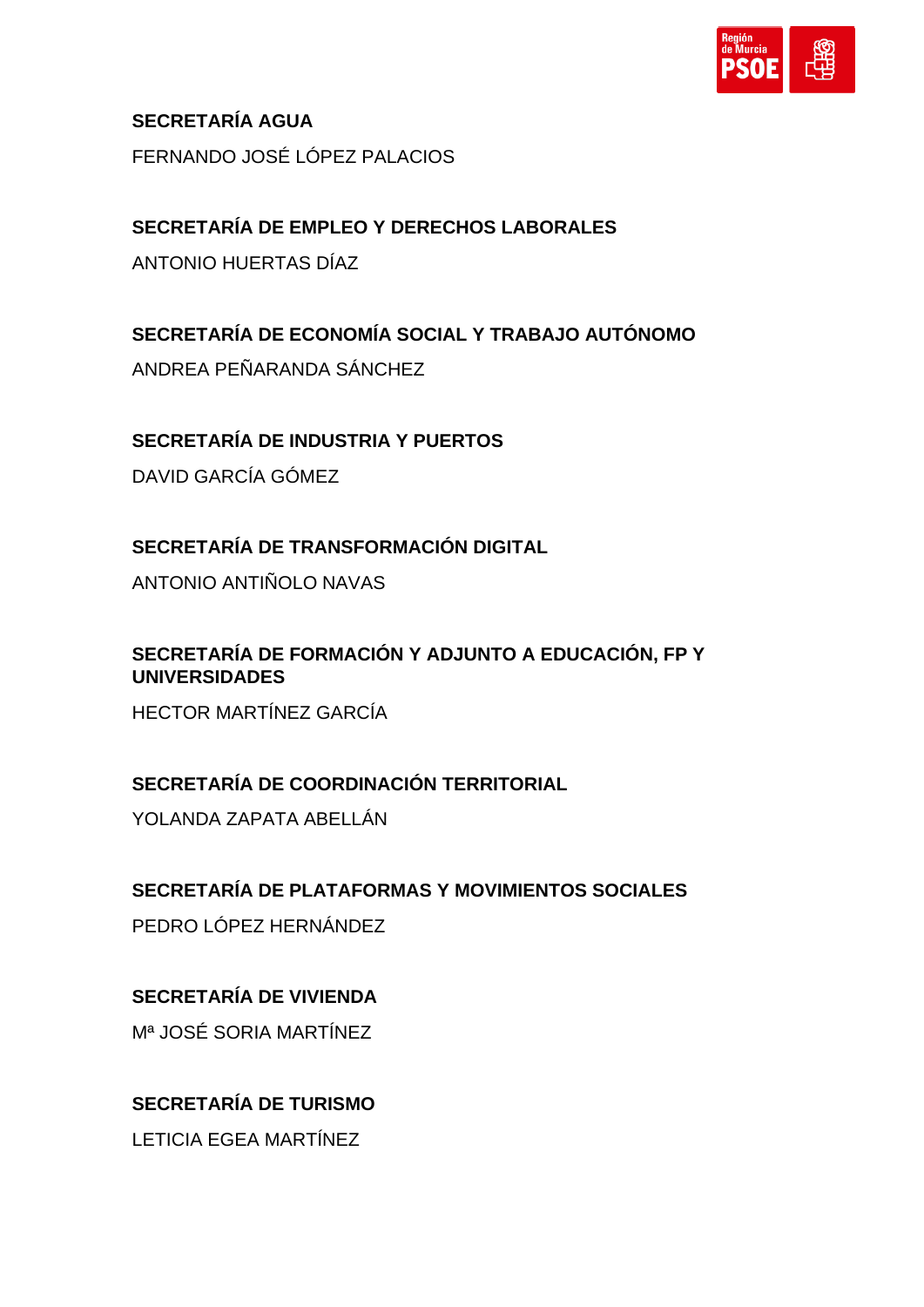

**SECRETARÍA DE COMERCIO Y CONSUMO**

ANA Mª GARCÍA VIVANCOS

**SECRETARÍA DE RETO DEMOGRÁFICO** REGINA SARRIÁ PÁRRAGA

**Sª ADJUNTA DE TRANSPORTE E INFRAESTRUCTURAS** JOSÉ ANTONIO FRANCO CAMPILLO

**Sª ADJUNTA IGUALDAD** DESIRÉE AYALA LÓPEZ

**Sª ADJUNTA MAR MENOR**

LAURA GIL CALLE

**VOCALÍA** CARMELI PÉREZ ROJAS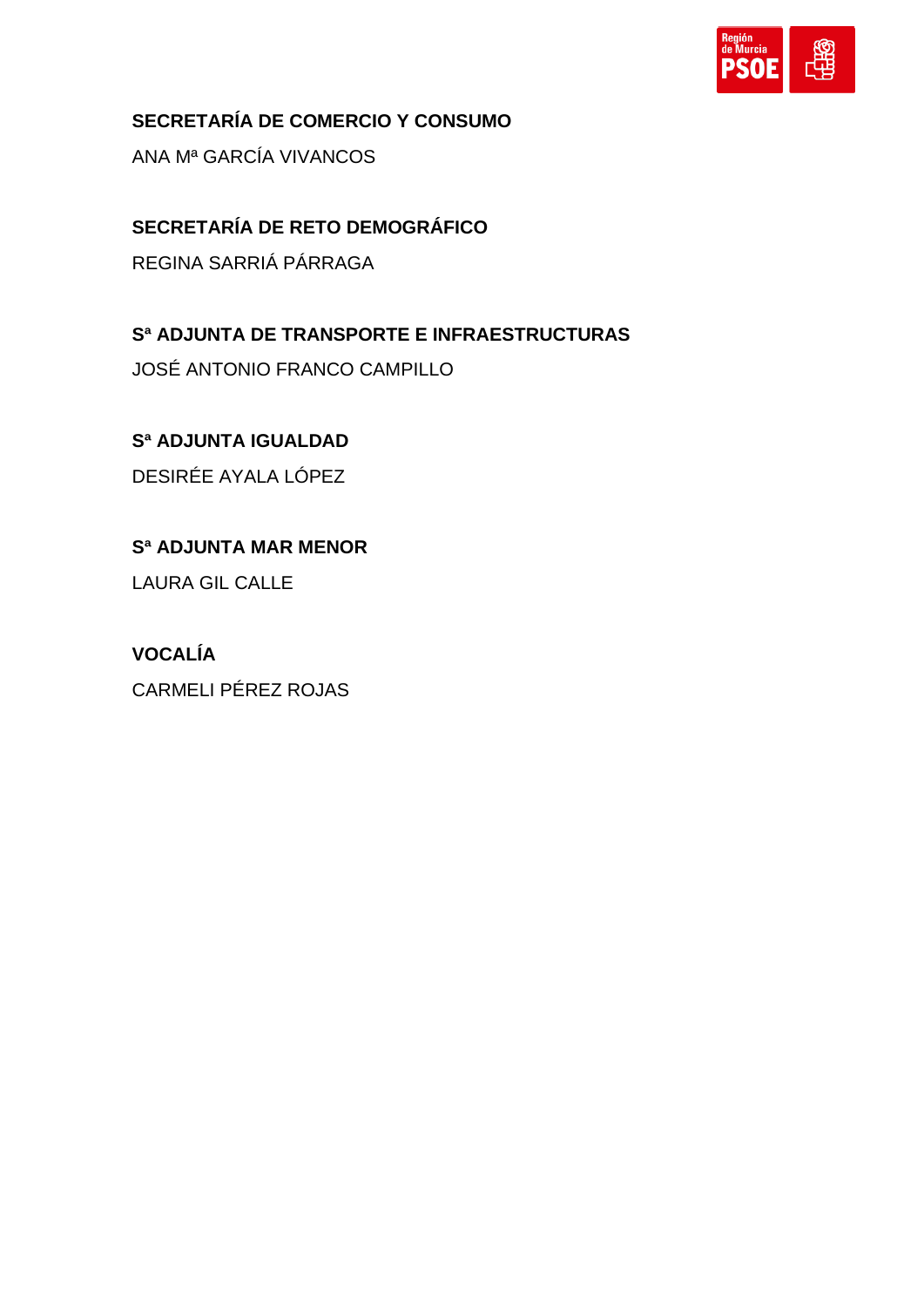

## **COMITÉ FEDERAL**

#### **ELEGIDOS POR EL 38 CONGRESO FEDERAL**

BEGOÑA GARCÍA RETEGUI DIEGO JOSÉ MATEOS ISABEL ANDREU BERNAL CONCHI ZAPATA CARRILLO

#### **ELEGIDOS POR EL 15 CONGRESO REGIONAL**

JOSÉ ANTONIO SERRANO MARTÍNEZ Mª CARMEN MORENO PÉREZ MANUEL TORRES GARCÍA JUANA GUARDIOLA VERDÚ ELISEO GARCÍA CANTÓ Mª JOSÉ PÉREZ CERÓN JUAN JESÚS MORENO GARCÍA SONIA ALMELA MARTÍNEZ Mª JOSÉ BENZAL MARTÍNEZ